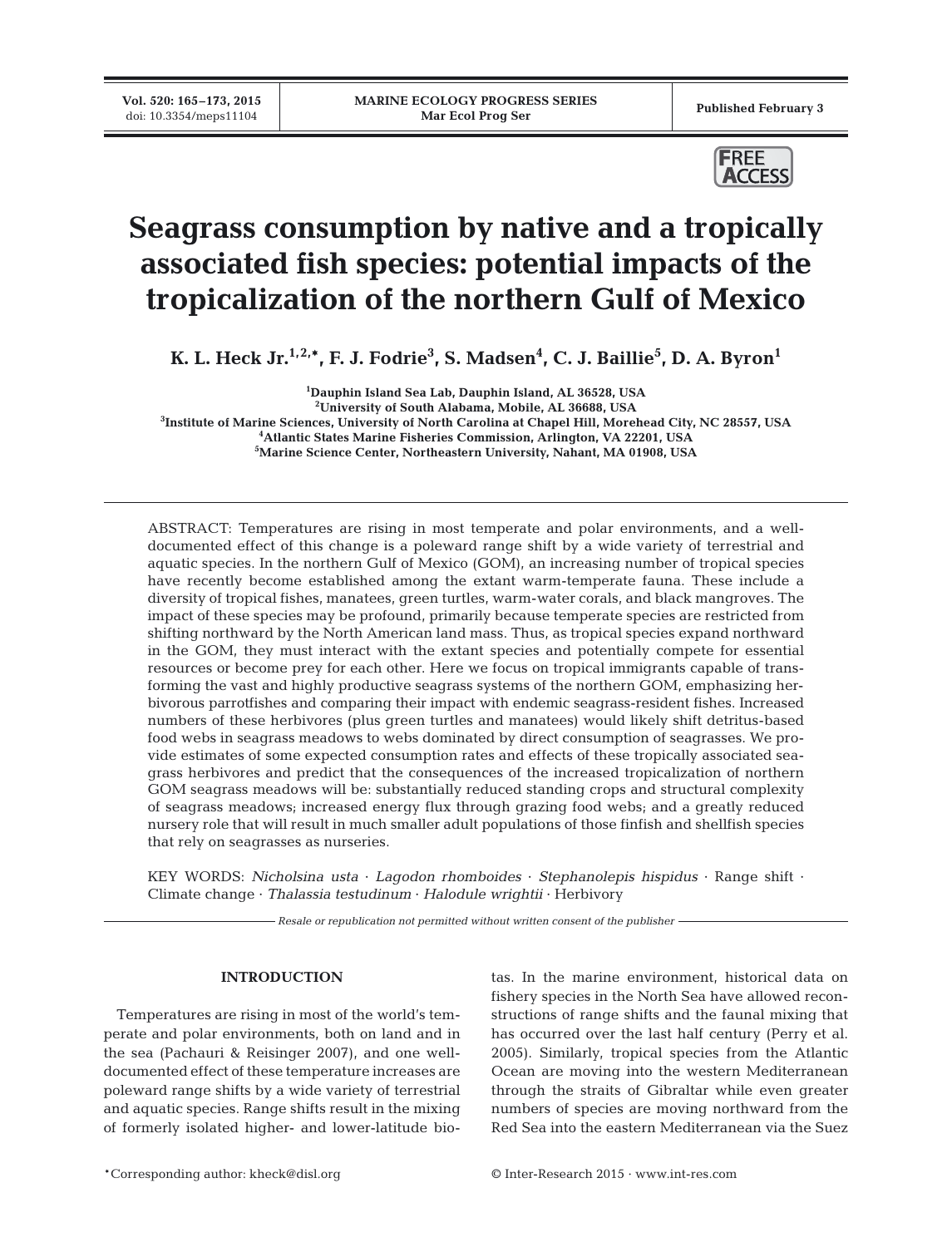Canal (Ben Rais Lasram & Mouillot 2009). The Gulf of Mexico (GOM) is no exception to this pattern, and the northern GOM has seen an increasing number of tropical species become established among its native warm-temperate fauna. For example, manatees *Tri che chus manatorum* and green turtles *Chelonia mydas* are now much more frequently observed along the northern GOM coast than in the past (Fertl et al. 2005, Pabody et al. 2009, Avens et al. 2012), warm-water coral species not seen previously in the northern GOM, such as *Acropora palmata,* have established themselves (Precht & Aronson 2006), formerly rare black mangroves *Avicennia germinans* have become established in several different locations (Comeaux et al. 2012), and a variety of tropical fishes have become common in the northern GOM at all stages of their life cycles (Fodrie et al. 2010, Fodrie & Heck 2011). The impact of these tropical species on northern GOM ecosystems is mostly uninvestigated (but see Gericke et al. 2014), although it could be profound, primarily because temperate species are restricted from expanding their ranges northward by the adjacent North American land mass. Thus, as tropical species expand northward in the GOM, the extant species and the tropical immigrants are forced to interact, where they could compete for essential resources such as food and shelter, or become prey for one another.

In addition, recent reports have shown that large changes can take place in food-web structure or habitat availability when tropical species increase in abundance. For example, a large increase in the abundance of herbivorous green turtles in a marine reserve in the Indian Ocean resulted in a decline in seagrass biomass and a shift from large to small growth-form species, changes driven by the intense feeding activities of the turtles on the previously most abundant species of seagrass (Lal et al. 2010). This shift in the structure of seagrass meadows led to a loss of fishery production because the reduced stature of the seagrass remaining after turtle gazing did not afford juvenile fishes effective shelter from predators. Thus, the adult populations and harvests of valuable fishery species ultimately declined (Lal et al. 2010). In another study in the Lakshadweep Islands in the Indian Ocean, Kelkar et al. (2013) investigated the effects of increased green turtle densities in several marine protected areas. They measured localized herbivory rates that varied from near 0 to >100% of the total primary production of seagrasses. Large losses of seagrass biomass would ultimately translate to loss in fisheries production as the nursery function provided by the above-ground biomass to

young of the year and juvenile fishes would be lost, as seen by Lal et al. (2010).

Similarly, a study by Fourqurean et al. (2010) on green turtle impacts in Bermudean seagrass meadows concluded that recent increases in green turtle populations also likely led to dramatic reductions in turtlegrass. The use of exclusion cages allowed Fourqurean et al. (2010) to show that green turtle grazing reduced shoot density by about 20%, and that aboveground biomass was nearly 3 times greater in caged than uncaged areas. In the northern GOM, poleward-shifting tropical species capable of producing similar top-down effects on the extensive and highly productive seagrass systems (Zieman & Zieman 1989, Green & Short 2003) include the same green turtle species studied by Lal et al. (2010), Fourqurean et al. (2010), and Kelkar et al. (2013), manatees, and several species of herbivorous parrotfish. At present, however, herbivory of seagrasses by turtles, manatees, and parrotfish in most of the northern GOM is presumed to be less important than that of native sea urchins (primarily the purple urchin *Lyte chinus variegatus*; Heck & Valentine 1995, 2006), whose grazing can locally denude seagrass meadows during population outbreaks (Rose et al. 1999; see review by Valentine & Duffy 2006).

The recent influx of emerald parrotfish *Nicholsina usta* and several other tropical parrotfish species recorded by Fodrie et al. (2010) could produce large impacts on the structure and function of northern GOM seagrass meadows if their local densities approached levels of Caribbean seagrassresident herbivores like the bucktooth parrotfish *Sparisoma radians* (Lobel & Ogden 1981). Here we provide experimental estimates of the consumption rates of the increasingly abundant emerald parrotfish, and compare them with those of 2 common indigenous seagrass consumers (pinfish *Lagodon rhomboides* and planehead filefish *Stephanolepis hispidus)* of the northern GOM. We also provide information on the stomach contents of these 3 species, as well as species-specific gut passage rates. We use these data to estimate how parrotfish densities approaching those seen in tropical locations could, in combination with native seagrass consumers, produce shifts in energy flux, habitat structure, and the secondary production of finfish and shellfish in northern GOM seagrass meadows. We conclude with a brief consideration of the large effects that grazers likely had on paleo-seagrass meadows, and a prediction that we may see a return to similar conditions if warming in the northern GOM continues.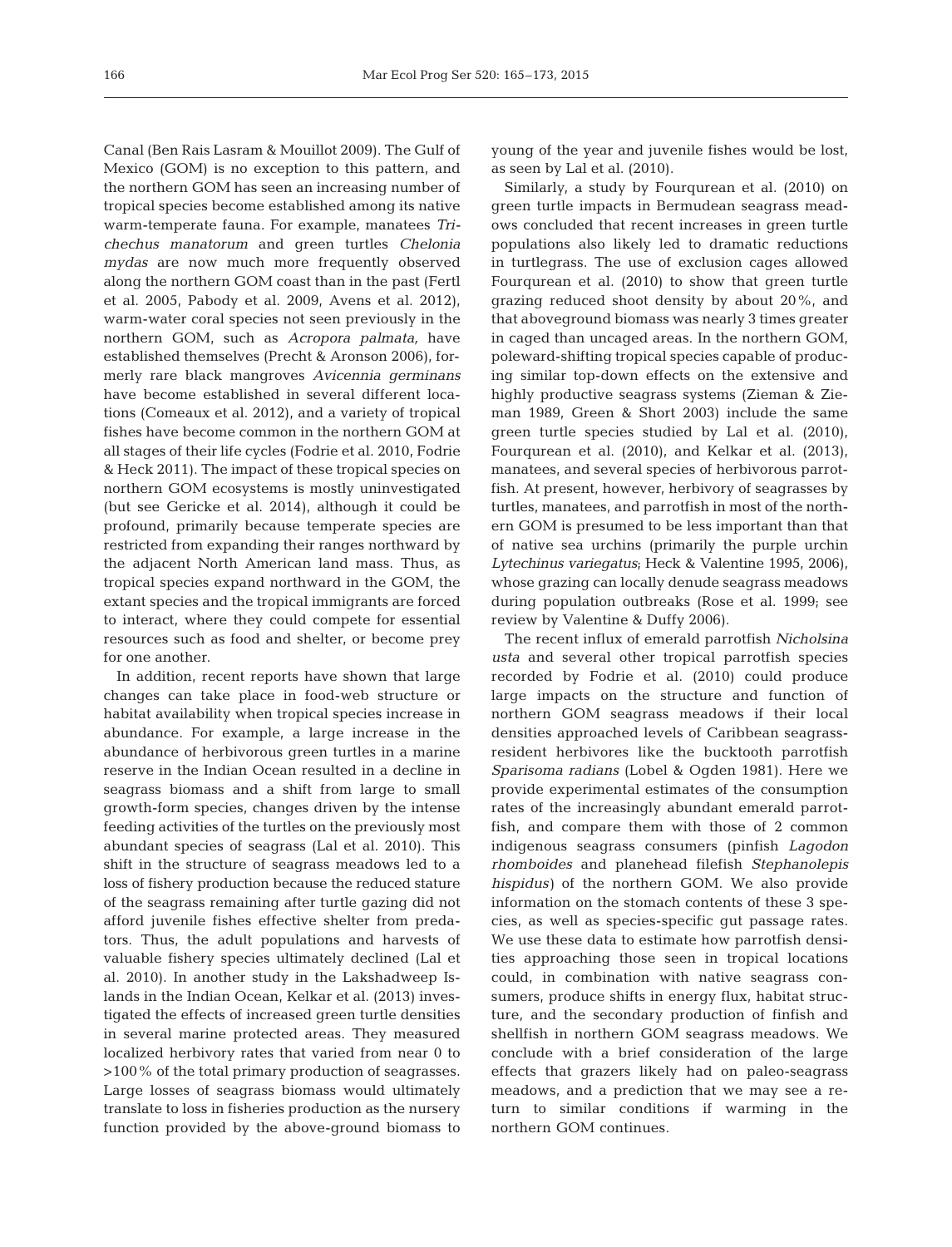# **MATERIALS AND METHODS**

# **Herbivore species**

Of the 2 common native seagrass consumers, pinfish are by far the most abundant. For example, pinfish comprised about 60% of the total demersal fish collected during a 5 yr study of northern GOM seagrass meadows (Fodrie & Heck 2011). Pinfish experience ontogenetic changes in gut morphology and dentition (Stoner & Livingston 1984) that reflects their shift from mostly carnivory to herbivory at sizes greater than 100 mm standard length (SL). At these larger sizes, pinfish consume mostly algae and seagrasses (Stoner 1980).

Planehead filefish comprise only about 2% of the demersal fishes collected by trawl in northern GOM seagrass meadows (Fodrie & Heck 2011), where they feed mostly on seagrass-associated animals, and to a lesser extent, on seagrasses themselves (Clements & Livingston 1983). Much like pinfish, larger filefish feed more heavily on seagrass than smaller individuals, and turtlegrass comprised nearly 40% of the stomach contents of filefish in the 71−89 mm SL size class (Clements & Livingston 1983).

Less is known about the biology of the emerald parrotfish in the GOM. Abundances of this species have increased nearly 25-fold in trawl catches since the 1970s, and currently this species ranks among the top 20 most abundant fishes in trawl surveys (cf. Livingston 1985 vs. Fodrie et al. 2010). Emerald parrotfish are known to inhabit turtlegrass-dominated meadows throughout their life (Peña et al. 2004), and stomach-content data from the northern GOM show them to be entirely herbivorous, with seagrass comprising 80 to 100% of the material in their guts (Prado & Heck 2011).

#### **Collection and maintenance of herbivores**

Fishes used for gut-content analysis were collected from bays in northwest Florida, USA, including Big Lagoon (Perdido Bay system), Pensacola Bay, Choctawhatchee Bay, St. Andrew's Bay, and St. Joseph Bay, in the summer and fall of 2010 and 2011 (Fig. 1). Fish used in gut-clearance experiments were collected from St. Andrew's Bay and St. Joseph Bay in summer and fall of 2011. All fish were collected using a 5 m otter trawl (2 cm body mesh; 0.6 cm bag mesh;  $0.3 \text{ m} \times 0.7 \text{ m}$  doors), and fish used in gutcontent analysis were stored in plastic bags and kept in coolers until they were frozen for later processing.



Fig. 1. Study area and sampling locations in the northern Gulf of Mexico (DI: Dauphin Island Sea Lab, where fish were transported for laboratory feeding trials, BL: Big Lagoon, PB: Perdido Bay, CB: Choctawhatchee Bay, SAB: St. Andrew's Bay, SJB: St. Joseph Bay)

Fish used in gut-clearance experiments were held in flow-through aquaria at the Dauphin Island Sea Lab, Alabama, and fed a combination of Ocean Nutrition Formula Two pellets, turtlegrass *Thalassia testudinum* (parrotfish and filefish), and shoalgrass *Halo dule wrightii* (pinfish) prior to use in experiments.

## **Gut-content analyses**

We examined the gut contents of 152 pinfish, 142 planehead filefish, and 48 emerald parrotfish. Individuals of each species were weighed (g) and measured (mm) before gut contents were removed. The digestive tract was dissected by making cuts at the base of the esophagus and the intestines and the contents were removed from the stomach and intestines. Once the contents were separated to the lowest identifiable level, wet weights were determined and recorded. Seagrass wet weight was converted to dry weight (DW) using a 10% conversion factor (Short & Coles 2001). Weights of gut contents were compared among species using a Kruskal-Wallis test, and pairwise comparisons were completed using Dunn's method ( $p < 0.05$ ).

#### **Gut-clearance experiments**

Fish were starved at least 24 h prior to each experiment to ensure that alimentary tracts were cleared.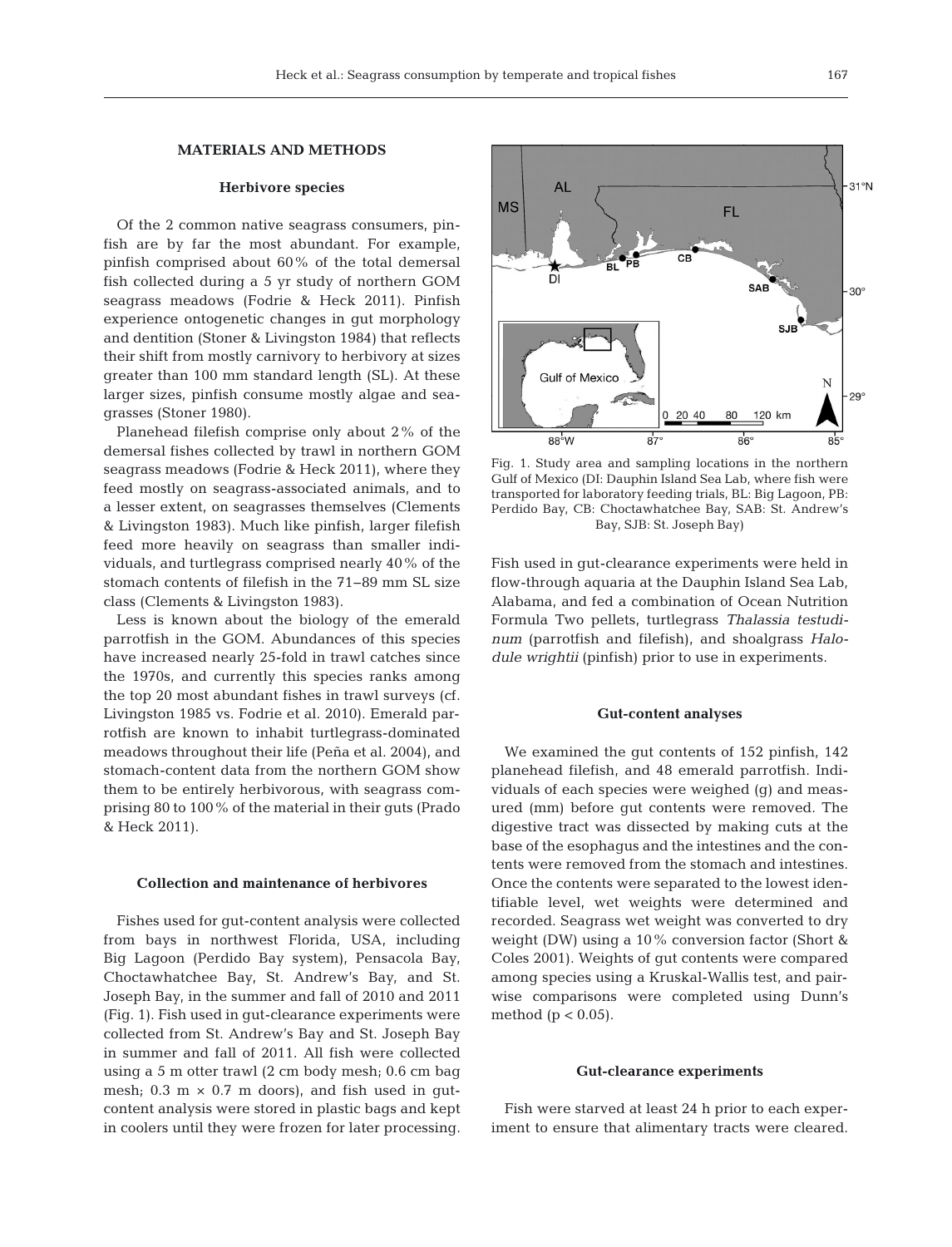Prior to each trial, individual fish were placed into aerated 10 gallon (~37.9 l) aquaria and allowed to acclimate for 1 h. Each trial included a single fish in an aquarium that was offered 3 shoots of seagrass with 3 leaves each and allowed to feed for 4 h. The mean  $\pm$  SD total length (TL) of individuals used in the gut clearance experiments was  $139.9 \pm 26.2$  mm for emerald parrotfish,  $76.6 \pm 19.1$  mm for planehead filefish, and  $163.1 \pm 12.0$  mm for pinfish. We used 25 individuals of each fish species in these experiments.

Both emerald parrotfish and planehead filefish were offered *T. testudinum*, the most common species of seagrass in the Florida bays where they were collected, while pinfish were offered *H. wrightii* (based on our prior experience that pinfish do not readily consume*T. testudinum* in containment, and experimental evidence that pinfish prefer *H. wrightii* over *T. testu dinum*; Prado & Heck 2011). All *T. testudinum* leaves were scraped free of epiphytes before being used in feeding trials, while the narrow, lightly epiphytized leaves of *H. wrightii* were left unscraped.

Before and after feeding, seagrass shoots were disassembled and each leaf was photographed. Total seagrass leaf areas in the images were determined using SigmaScan Pro 5 software, and the changes in area after feeding were used to estimate consumption rates. The areas derived from SigmaScan calculations were later converted into DWs using a predetermined weight/area regression of: Weight =  $[0.0381 + (0.00604 \times \sqrt{\text{Area}})]^2$ . Seagrass consumption data were  $log_{10}$  transformed to correct for nonnormality, while variances were homogeneous. Results were compared using a 1-way analysis of variance and Tukey's pairwise multiple comparisons test (p < 0.05).

#### **Evacuation rate estimates**

At the end of 4 h feeding trials, all remaining seagrass was removed and fecal material siphoned out. Each hour for 6 h after feeding ceased and once at 20 h after feeding ceased, fecal material was collected and siphoned feces were dried at 60°C. Total amounts of dried fecal material recovered after the 4 h feeding period were also weighed and summed. Weights were then converted into percentages of food remaining in the alimentary tract of each individual. Alimentary tract evacuation rates were calculated for each fish following the regression equation developed by Targett & Targett (1990):

$$
\ln(W_t) = \ln(W_0) - (b_t) \tag{1}
$$

where  $W_t$  is the percentage of food left in each individual's gut at time *t* after feeding ceased, plus 1 to account for values of  $0$ ;  $W_0$  is the *y*-intercept, *t* is time after feeding ceased, and the slope *b* is the instantaneous gut evacuation rate. This exponential model assumes that the time necessary for full gut evacuation does not depend on the amount of food each fish was offered (but see Jobling 1981). Instantaneous gut evacuation rates were calculated for each individual and compared among species using a Kruskal-Wallis test and Tukey's pairwise multiple comparisons test.

#### **Daily consumption rate estimates**

To further describe the impact that herbivorous fishes could have on northern GOM seagrasses, we calculated estimates of the daily per capita consumption rates of parrotfish, pinfish, and filefish. This was done using 2 complementary yet independent approaches to constrain potential study biases, with both approaches based on an assumed 12 h feeding day for these highly visual species. First, we used the 4 h feeding trials to estimate daily per capita consumption by multiplying the upper and lower confidence intervals of our consumption rates by 3 (i.e.  $3 \times 4$  h tri $als = a 12$  h feeding day). Second, we used the gut clearance rate data from mesocosm trials to scale gut content data of fishes relative to seagrass biomass consumed per 12 h day (i.e. if gut clearance rates were estimated at 6 h for complete evacuation, we doubled the seagrass biomass found in fish stomachs to estimate daily consumption). We did not conduct any further statistical analyses on these derived estimates given that gut contents, as well as feeding trial consumption and evacuation rates, had already been analyzed separately for statistical significance.

#### **RESULTS**

### **Gut content analysis**

We found a significant difference among fish species in the amount of seagrass biomass in their digestive tracts (Fig. 2;  $F = 178.16$ ,  $p < 0.001$ ). Parrotfish and pinfish guts contained nearly 10 times the average weight of seagrass that occurred in filefish stomachs, and this difference was highly significant. Although parrotfish and pinfish did not differ significantly (Fig. 2), parrotfish often contained more seagrass biomass per unit length than pinfish or filefish (Fig. 3). Parrotfish stomachs contained only *Thalassia*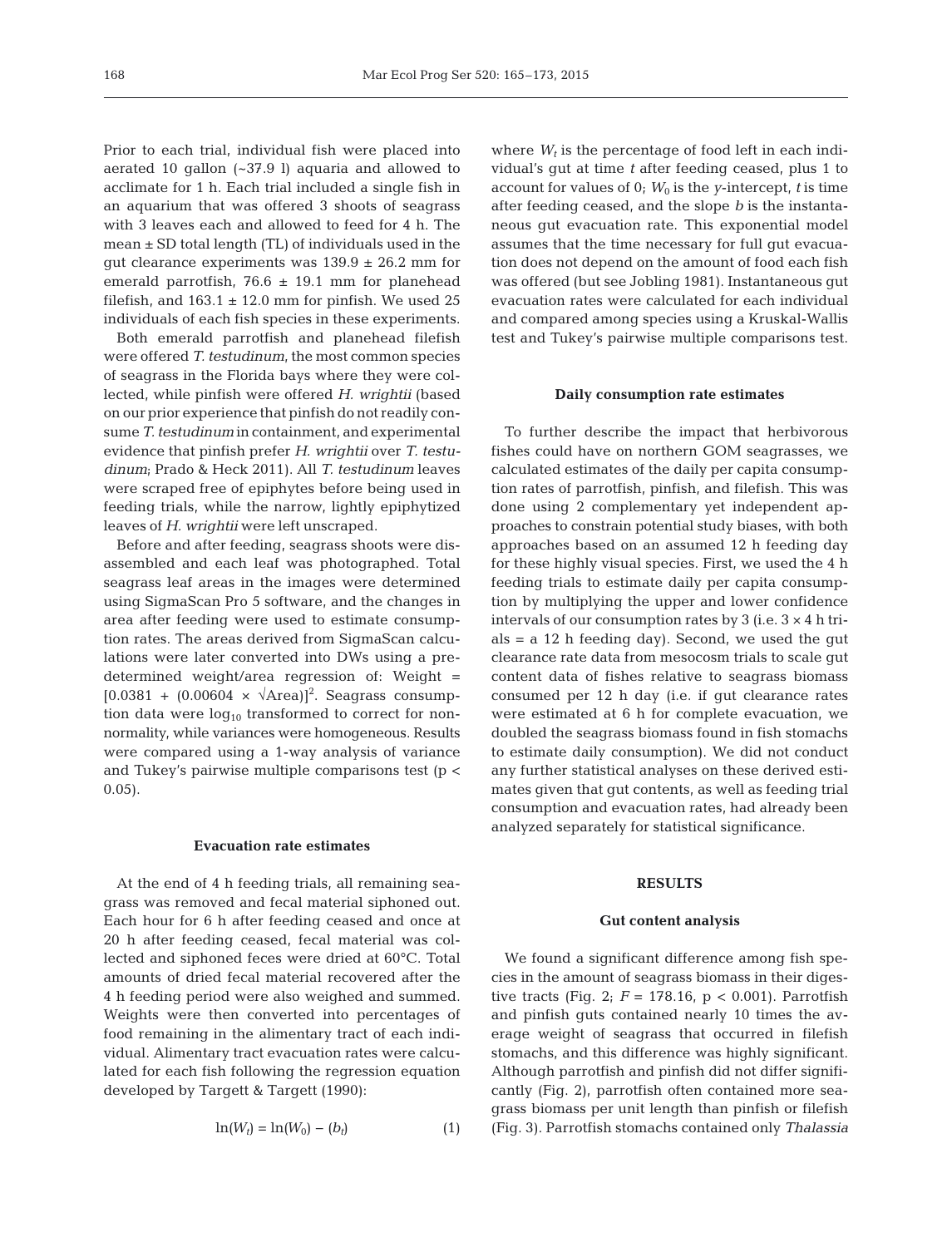

Fig. 2. Average seagrass biomass (in g dry weight, DW) from gut content analyses (+ 1 SE). Different letters above bars denote significant differences (p < 0.05) between species. Number of each species analyzed was: 48 emerald parrotfish *Nicholsina usta*, 152 pinfish *Lagodon rhomboides*, and 142 filefish *Stephanolepis hispidus*



Fig. 3. Seagrass biomass found in the digestive tract of each of the 3 fish species by size. Lines represent linear regressions as follows: Seagrass biomass =  $-0.291 + (0.00541 \times \text{Parrotfish})$ length),  $F = 95.078$ ,  $r^2 = 0.674$ ,  $p < 0.001$  (solid line); Seagrass biomass =  $-0.394 + (0.00511 \times \text{Printish length})$ ,  $F = 52.112$ ,  $r^2 =$ 0.258, p < 0.001 (dotted line); and Seagrass biomass = −0.0214  $+$  (0.000685  $\times$  Filefish length),  $F = 60.789$ ,  $r^2 = 0.303$ , p < 0.001 (dashed line). Number of each species analyzed was: 48 emerald parrotfish *Nicholsina usta*, 152 pinfish *Lagodon rhomboides*, and 142 filefish. DW: dry weight

while pinfish contained a *Halodule* and *Thalassia* mixture. However, the advanced state of digestion prevented us from determining the exact amount of each seagrass species in pinfish stomachs.

# **Consumption rates and gut-clearance experiments**

Results from the feeding and gut-clearance experiments revealed that non-native parrotfish consumed significantly more seagrass than native pinfish and filefish  $(F_{2,12} = 62.97, p < 0.001$ ; Fig. 4). Parrotfish consumed an average of about 0.095 g DW, or 38% of the total grass offered, while pinfish consumed an average of approximately 0.015 g DW or 16%, and the average filefish consumption was only about 0.024 g DW or nearly 5%. There was also a significant effect of species on the instantaneous gut evacuation rates (Kruskal-Wallis  $H_2 = 23.667$ , p < 0.001; Fig. 5), with non-native parrotfish clearing their alimentary tracts significantly faster than both native pinfish and filefish (Fig. 5). Parrotfish mean instantaneous evacuation rate was 20 to 80% faster than that of pinfish and approximately 100 to 600% faster than filefish evacuation rates (Table 1).

#### **Daily consumption rate estimates**

Parrotfish consumed 0.22 to 0.33 g DW seagrass fish−1 d−1 based on feeding trials and approximately 0.24 to 0.35 g DW seagrass fish<sup>-1</sup> d<sup>-1</sup> based on gut contents and clearance rates. Pinfish consumed much less seagrass each day, although the grazing rate we determined for this species was more sensitive to the source of the estimate: 0.04 to 0.05 g DW



Fig. 4. Average seagrass consumption (in g dry weight, DW) from 4 h of feeding during gut clearance experiments by species (+1 SE). Different upper case letters denote significant differences ( $p < 0.05$ ) between species;  $n = 25$  for each species (emerald parrotfish *Nicholsina usta*, pinfish *Lagodon rhomboides*, and filefish *Stephanolepis hispidus*)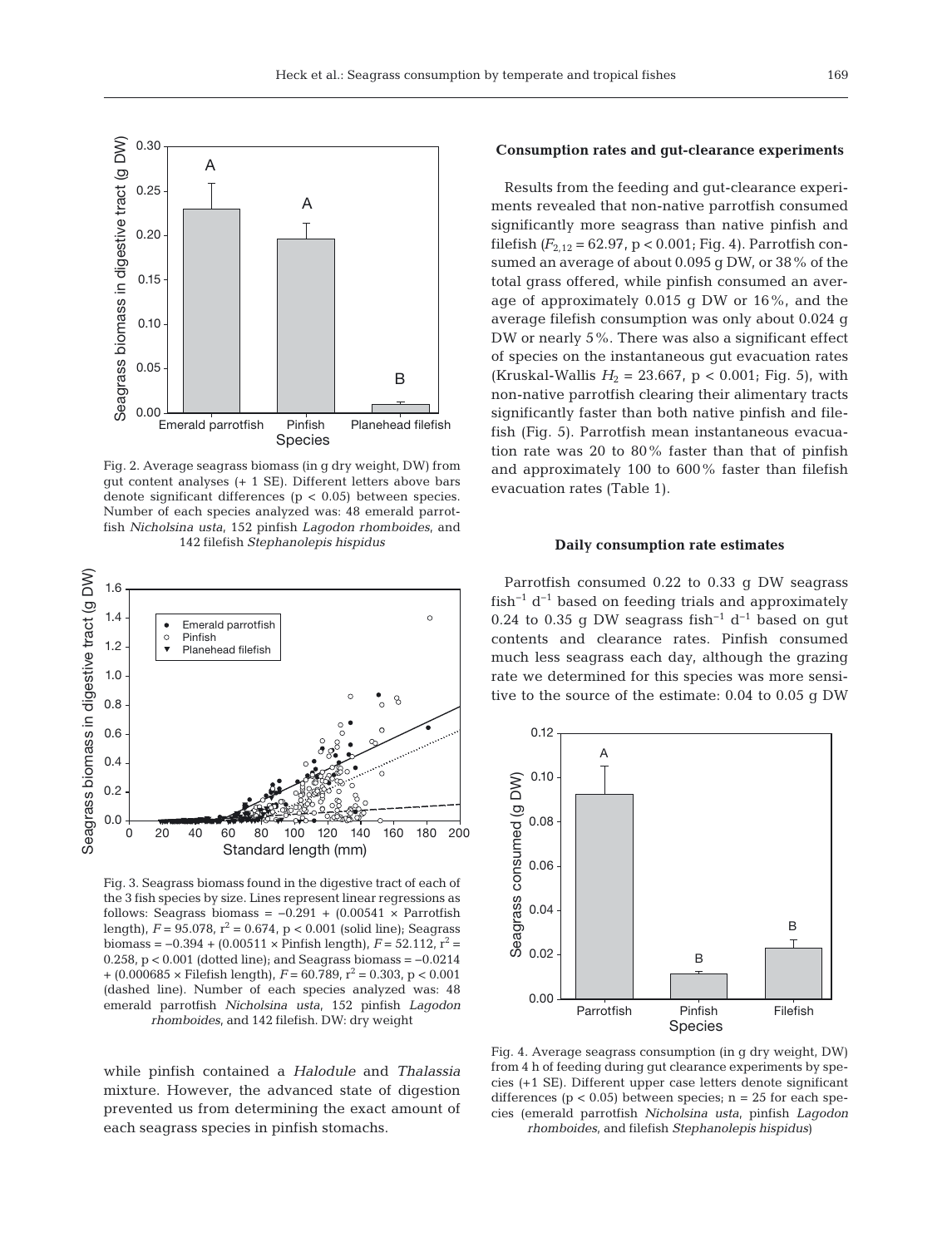

Fig. 5. Linear relationships between the percentage of food remaining in digestive tract and the time after feeding ceased for each of the 3 species;  $n = 25$  for each species (emerald parrotfish *Nicholsina usta*, pinfish *Lagodon rhomboides*, and filefish *Stephanolepis hispidus*).  $W_t$  is the percentage of food left in each individual's gut at time *t* after feeding ceased, plus 1 to account for values of 0

fish<sup>-1</sup> d<sup>-1</sup> based on feeding trials and 0.11 to 0.24 g DW fish−1 d−1 derived from gut contents and clearance rates. Comparatively, filefish account for relatively little grazing on a per capita basis: 0.05 to 0.09 q DW fish<sup>-1</sup> d<sup>-1</sup> based on feeding trials and ≤0.01 g DW fish<sup>-1</sup> d<sup>-1</sup> derived by combining gut content and clearance rate information.

## **DISCUSSION**

The effect of per capita herbivory on seagrass by native planehead filefish and pinfish was much less than that of the emerald parrotfish. For example, the consumption and gut-passage times of the filefish clearly showed that their role as consumers of seagrass biomass is limited. Even though pinfish stomachs contained biomasses of seagrass that were not significantly different than those of emerald parrotfish (Fig. 2), their lower consumption rates (Fig. 4) and longer evacuation times (Table 1) indicated a comparatively lower impact on a per fish basis.

The turtlegrass consumption rates and gut-evacuation times of the bucktooth parrotfish previously studied by Randall (1968), Weinstein & Heck (1979), and Lobel & Ogden (1981), and those of the emerald parrotfish measured here, are substantially different. For comparison, Targett & Targett (1990) calculated the average feeding rate of starved *Sparisoma radians* to be 0.383 g DW over 4 h, while we estimated average turtlegrass consumption rate of starved *Nicholsina usta* to be approximately 0.095 g DW over 4 h (Fig. 4), a rate less than 25% that of the bucktooth parrotfish. However, the reduced time for complete gut clearance by the emerald parrotfish, compared to that of the bucktooth reported by Targett & Targett (1990), 9.35 h vs. 22.4 h, suggests that the total impact of the 2 species is more similar than the difference in consumption rates suggests. For example, since both species are likely visual, diurnal feeders, as are all the better known species of Caribbean parrotfish (Wilson et al. 2003), we can assume for comparison purposes that both species feed an average of 12 h d−1. Given that the gut evacuation time of the bucktooth is around 2.4 times that of the emerald parrotfish, this means that the daily consumption of emerald parrotfish will actually be around 50% that of bucktooths, instead of less than 25% of bucktooth consumption as calculated from consumption rates without taking into account the different rates of gut passage.

We can project the changes in northern GOM seagrass ecosystems that might take place if emerald parrotfish continue to increase in abundance. While there are no published estimates of emerald parrotfish densities known to us, if we assume for discussion purposes that emerald parrotfish abundances were to increase to 1.0 ind.  $m^{-2}$ , a density similar to our estimate for the larger (>100 mm TL) herbivorous pinfish in our study area (see below) and on par with what we have estimated for seagrass-resident parrotfish densities in tropical latitudes, they could consume approximately 0.22 to 0.35 g DW fish<sup>-1</sup> d<sup>-1</sup> (determined from our estimates of daily consumption described above using either feeding trials or via the product of gut contents and evacuation times). The

Table 1. Mean instantaneous gut evacuation rates for 3 fish species  $(\pm 1 \text{ SE}, n = 25 \text{ for each})$ . Different superscripts denote significant differences ( $p < 0.05$ ) between species

| <b>Species</b>                            | Instantaneous evacuation rate         | Time for complete evacuation (h) |
|-------------------------------------------|---------------------------------------|----------------------------------|
| Emerald parrotfish Nicholsina usta        | $-0.064524 \pm 0.006663^a$            | $11.70 \pm 1.357457$             |
| Pinfish Lagodon rhomboides                | $-0.038415 \pm 0.009501^{\rm b}$      | $15.82 \pm 3.120$                |
| Planehead filefish Stephanolepis hispidus | $-0.010714 \pm 0.003988$ <sup>b</sup> | $20.72 \pm 2.733$                |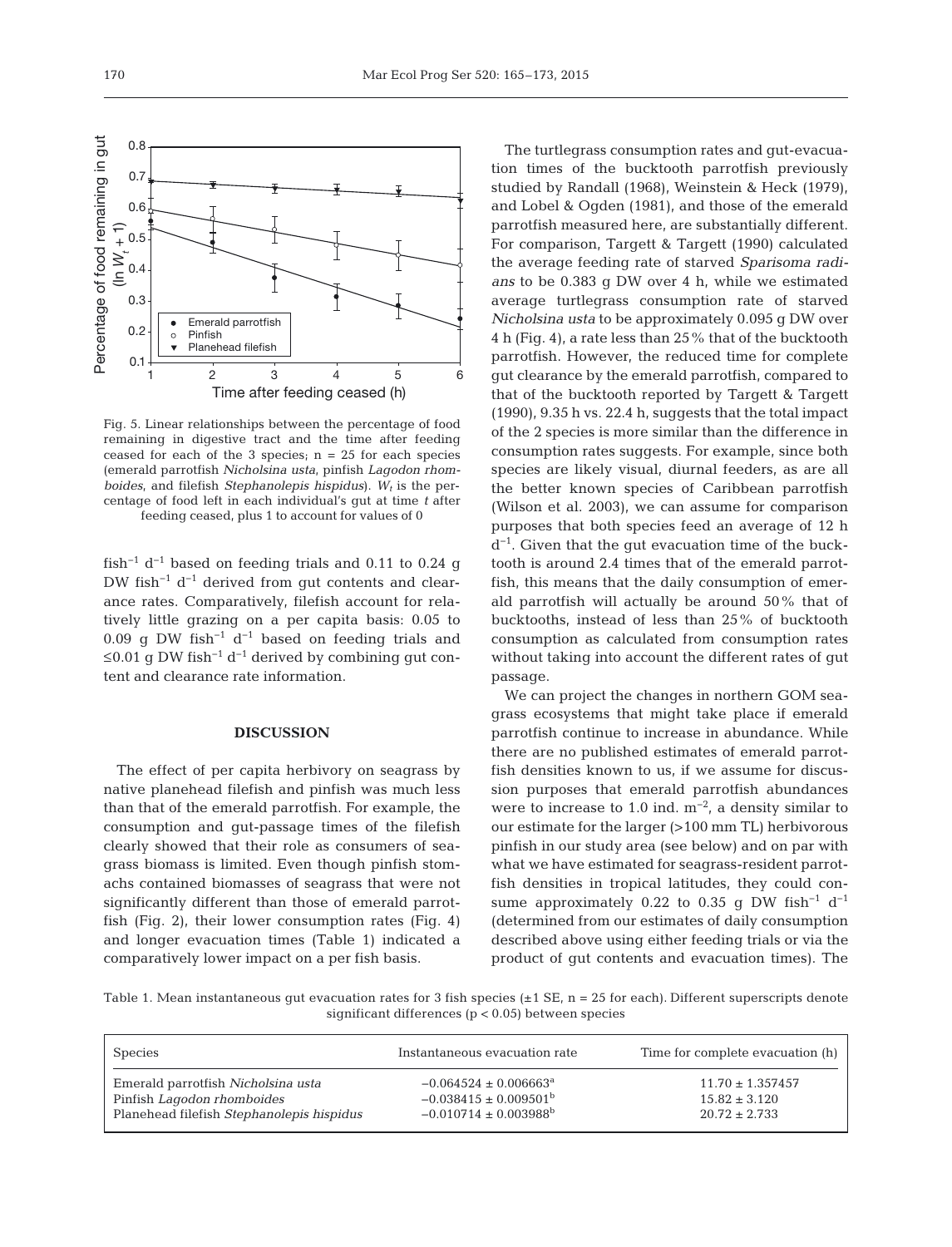estimated aboveground turtlegrass production rate in the northern GOM's Perdido Bay is approximately 1.4 g DW  $m^{-2}$  d<sup>-1</sup> (Mateo et al. 2006). Thus, at a density of 1 ind.  $m^{-2}$ , the projected parrotfish consumption would equal around 16 to 25% of the daily aboveground production. In contrast, the consumption by pinfish is much smaller, since we estimate that densities in the size range that is mostly herbivorous (>100 mm SL) are no more than perhaps  $1 \text{ m}^{-2}$ . With consumption rates around 20% of parrotfish based on feeding trials, and gut evacuation times longer by 2 to 8 h (Table 1), this results in an estimated turtlegrass consumption rate by pinfish that is only  $~17\%$  (feeding trials) to 55% (gut contents and evacuation rates) of that recorded for parrotfish  $(0.04-0.24 \text{ g DW d}^{-1}$ , or a range of from about 2 to 9% of daily aboveground seagrass production). As pinfish preferentially graze on *Halodule wrightii*, their consumption of *Thalassia testudinum* is likely closer to the lower end of our estimates (i.e.  $< 0.1$  g DW  $fish^{-1} d^{-1}$ ). Pinfish densities of all sizes have been estimated to be approximately 5  $m<sup>2</sup>$  in October in our study area (Harter & Heck 2006). We assume that around 20% of these fish would likely be of the size that consumes seagrass (>100 mm TL), which then gives an estimated density of herbivorous pinfish of 1 m−2. For filefish, consumption rates are even lower, since we estimate a high filefish density to be less than 0.1 ind.  $m^{-2}$  (based on filefish densities relative to pinfish densities; Fodrie et al. 2010). This means that filefish consumption would be <0.009 g DW  $m^{-2}$ , or <0.006% of the total daily aboveground production. Summarized, these calculations suggest that emerald parrotfish would consume around 16 to 25%, while pinfish and filefish combined would consume around 5 to 10% of daily production.

# **Historical comparisons and the future of GOM seagrass meadows**

In the past, seagrass consumption by the formerly abundant manatees and green turtles must have been enormous (cf. Jackson 1997, Jackson et al. 2001). For example, adult manatees are estimated to consume 35 to 50 kg wet wt plant material ind.<sup>−1</sup> d<sup>−1</sup> (Etheridge et al. 1985). Domning (2001) and Velez-Juarbe et al. (2012) speculated about the impact that the formerly diverse and very large (but now mostly extinct) herbivorous sea cows (manatees, dugongs, and related taxa) might have had on their seagrass forage. Some of these extinct species possessed substantial tusks that would have been effective in digging up entire seagrass shoots, including roots and rhizomes. As Velez-Juarbe et al. (2012) noted, it seems likely that a great deal of seagrass production formerly went into grazing and not into detritusbased food webs as presently occurs (Zieman & Zieman 1989). Intense grazing by tusked dugongids is also thought to have prevented monocultures of large seagrass species from forming and to have maintained diverse meadows that also contained smaller seagrass species (Velez-Juarbe et al. 2012).

Also relevant is the experimental study of green turtle impacts on Bermudean seagrass meadows (Four qurean et al. 2010), in which increases in green turtle populations likely led to dramatic reductions in turtlegrass, and the similar studies in the Indian Ocean by Lal et al. (2010) and Kelkar et al. (2013), who found that increased turtle abundances decreased total seagrass biomass and shifted species dominance from larger to smaller, more rapidly growing species. As Lal et al. (2010) noted, fishermen reported reduced catches of targeted species after turtle abundances increased, and this was ascribed to the reduction in seagrass biomass that decreased shelter and survival rates for young-of-the-year fishes and ultimately led to decreased numbers of adult fishes.

A reduction in seagrass biomass and shelter for juvenile fishes thus seems possible in the northern GOM as herbivores increase in number and diversity. Reduced seagrass biomass would be expected to decrease the nursery function of seagrass meadows and ultimately produce many fewer finfish and shellfish juveniles that survive to adult sizes. This follows directly from the well-known positive relationships between seagrass biomass and the diversity and abundance of associated fishes (cf. Wyda et al. 2002, and references in Mattila et al. 2008). Overall, it seems likely that if the abundance and size of seagrass herbivores such as parrotfishes, green turtles, and manatees increases, seagrass meadows that already can experience overgrazing by sea urchins (Camp et al. 1973, Valentine & Heck 1991) will be come much smaller in average canopy height and structural complexity and support fewer juvenile finfish and shellfish than at present. This 'mowed lawn' appearance is likely the way seagrass meadows looked during much of their history, and as recently as several hundred years ago when megaherbivores were still abundant in the GOM (Jackson et al. 2001).

An additional reason to anticipate that the impact of increasing numbers of seagrass herbivores would be especially large in the northern GOM is because of the relatively low local productivity of turtlegrass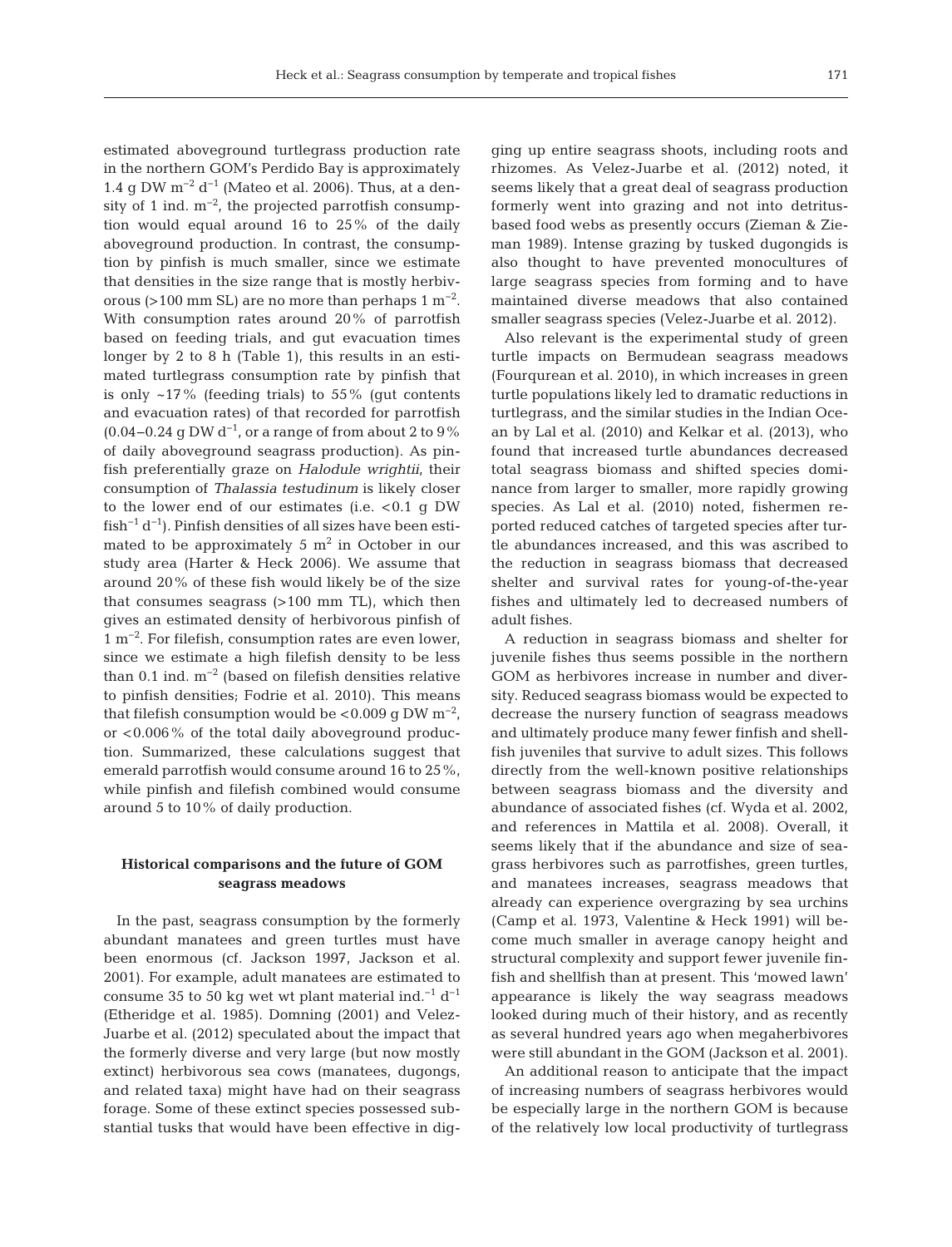and manatee grass *Syringodium filiforme*, species that are near the northern extent of their ranges. At northern GOM latitudes of around 30° N, these species receive less solar insolation than they do near their centers of distribution in the tropics (which will not increase as global climate warms). A similar situation exists in Bermuda, a high latitude (32° N) outpost for turtlegrass and manatee grass that is warmed by the Gulf Stream. Experimental evidence from mesocosms suggests that globally increasing temperatures should strengthen herbivore−plant inter actions and ultimately result in greater consumer control of primary production (O'Connor 2009). Con-<br> [Fodrie FJ, Heck KL Jr, Powers SP, Graham WM, Robinson](http://dx.doi.org/10.1111/j.1365-2486.2009.01889.x) sequently, despite anticipated increases in plant production with regional warming, total seagrass biomass along with the structural and nursery functions of seagrass meadows could be reduced, owing to even greater changes in consumer metabolism and grazing rates that outpace and offset altered primary production (O'Connor et al. 2009).

In conclusion, our results lead us to hypothesize that the ultimate consequences of the increased tropicalization of northern GOM seagrass meadows will include a substantially reduced standing crop of seagrass, increased energy flux through the grazing food web, a greatly reduced nursery role of seagrasses for finfish and shellfish, and substantially reduced adult populations of those species that rely on seagrasses as juvenile nursery habitats.

*Acknowledgements*. We thank Joe Myers for help in the field and laboratory, Carolyn Wood for her help in manuscript preparation, Matthew Kenworthy for preparation of Fig. 1, and NOAA MARFIN and Northern Gulf Institute programs, as well as the Dauphin Island Sea Lab and the University of North Carolina Institute of Marine Sciences for financial support.

#### LITERATURE CITED

- ▶ [Avens L, Goshe LR, Harms CA, Anderson ET and others](http://dx.doi.org/10.3354/meps09720) (2012) Population characteristics, age structure, and growth dynamics of neritic juvenile green turtles in the northeastern Gulf of Mexico. Mar Ecol Prog Ser 458: 213−229
- ▶ [Ben Rais Lasram F, Mouillot D \(2009\) Increasing southern](http://dx.doi.org/10.1007/s10530-008-9284-4) invasion enhances congruence between endemic and exotic Mediterranean fish fauna. Biol Invasions 11: 697−711
- ► [Camp DK, Cobb S, van Breeveld JF \(1973\) Overgrazing of](http://dx.doi.org/10.2307/1296366) seagrasses by a regular urchin, *Lytechinus variegatus.* Bioscience 23: 37−38
- ► [Clements WH, Livingston RJ \(1983\) Overlap and pollution](http://dx.doi.org/10.2307/1444375)induced variability in the feeding habits of filefish (Pisces: Monacanthidae) from Apalachee Bay, Florida. Copeia 1983:331-338
- Comeaux RS, Allison MA, Bianchi TS (2012) Mangrove expansion in the Gulf of Mexico with climate change: implications for wetland health and resistance to rising sea levels. Estuar Coast Shelf Sci 96:81-95
- ▶ [Domning DP \(2001\) Sirenians, seagrasses, and Cenozoic](http://dx.doi.org/10.1016/S0031-0182(00)00200-5) ecological change in the Caribbean. Palaeogeogr Palaeoclimatol Palaeoecol 166:27-50
	- Etheridge K, Rathbun GB, Powell JA, Kochman HI (1985) Consumption of aquatic plants by the West Indian Manatee. J Aquat Plant Manag 23:21-25
	- Fertl D, Schiro A, Regan G, Adimey N and others (2005) Manatee occurrence in the Northern Gulf of Mexico west of Florida. Gulf Caribb Res 17:69-94
	- Fodrie FJ, Heck KL Jr (2011) Response of coastal fishes to the Gulf of Mexico oil disaster. PLoS ONE 6:e21609
	- KL (2010) Climate related, decadal scale assemblage changes of seagrass associated fishes in the northern Gulf of Mexico. Glob Change Biol 16:48-59
	- Fourqurean JW, Manuel S, Coates KA, Kenworthy WJ, Smith SR (2010) Effects of excluding sea turtle herbivores from a seagrass bed: overgrazing may have led to loss of seagrass meadows in Bermuda. Mar Ecol Prog Ser 419: 223−232
	- Gericke RL, Heck KL Jr, Fodrie FJ (2014) Interactions be tween northern-shifting tropical species and native species in the northern Gulf of Mexico. Estuar Coast 37: 952−961
	- Green EP, Short FT (eds) (2003) World atlas of seagrasses. University of California Press, Berkeley, CA
- ► [Harter SL, Heck KL Jr \(2006\) Growth rates of juvenile pin](http://dx.doi.org/10.1007/BF02782000)fish (Lagodon rhomboides): effects of habitat and predation risk. Estuar Coast 29:318-327
- ► Heck KL Jr, Valentine JF (1995) Sea urchin herbivory: evidence for large-scale effects in subtropical seagrass meadows. J Exp Mar Biol Ecol 189:205-217
- [Heck KL, Valentine JF \(2006\) Plant−herbivore interactions](http://dx.doi.org/10.1890/0012-9658(2002)083[0436%3ADRVUMA]2.0.CO%3B2) ➤ in seagrass meadows. J Exp Mar Biol Ecol 330: 420−436
- ▶ [Jackson JBC \(1997\) Reefs since Columbus. Coral Reefs](http://dx.doi.org/10.1007/s003380050238) 16(Suppl): S23−S32
- ► [Jackson JBC, Kirby MX, Berger WH, Bjorndal KA and oth](http://dx.doi.org/10.1126/science.1059199)ers (2001) Historical overfishing and recent collapse of coastal ecosystems. Science 293: 629−637
- ► [Jobling M \(1981\) The influences of feeding on the metabolic](http://dx.doi.org/10.1111/j.1095-8649.1981.tb03780.x) rate of fishes: a short review. J Fish Biol 18:385−400
- ► [Kelkar N, Arthur R, Marba N, Alcoverro T \(2013\) Green tur](http://dx.doi.org/10.3354/meps10406)tle herbivory dominates the fate of seagrass primary production in the Lakshadweep islands (Indian Ocean). Mar Ecol Prog Ser 485:235-243
- ▶ [Lal A, Arthur R, Marbà N, Lill AWT, Alcoverro T \(2010\)](http://dx.doi.org/10.1016/j.biocon.2010.07.020) Implications of conserving an ecosystem modifier: Increasing green turtle *(Chelonia mydas)* densities substantially alters seagrass meadows. Biol Conserv 143: 2730−2738
	- Livingston RJ (1985) Organization of fishes in a coastal seagrass system: the response to stress. In: Yáñez-Arancibia A (ed) Fish community ecology in estuaries and coastal lagoons. Universidad Nacional Autonoma de Mexico, Ciudad Universitaria, Mexico City, p 317−332
- ► [Lobel PS, Ogden JC \(1981\) Foraging by the herbivorous par](http://dx.doi.org/10.1007/BF00397106)rotfish *Sparisoma radians.* Mar Biol 64: 173−183
	- Mateo MA, Cebrián J, Dunton K, Mutchler T (2006) Carbon flux in seagrass ecosystems. In: Larkum AWD, Orth RJ, Duarte CM (eds) Seagrasses: biology, ecology and conservation. Springer, New York, NY, p 159−192